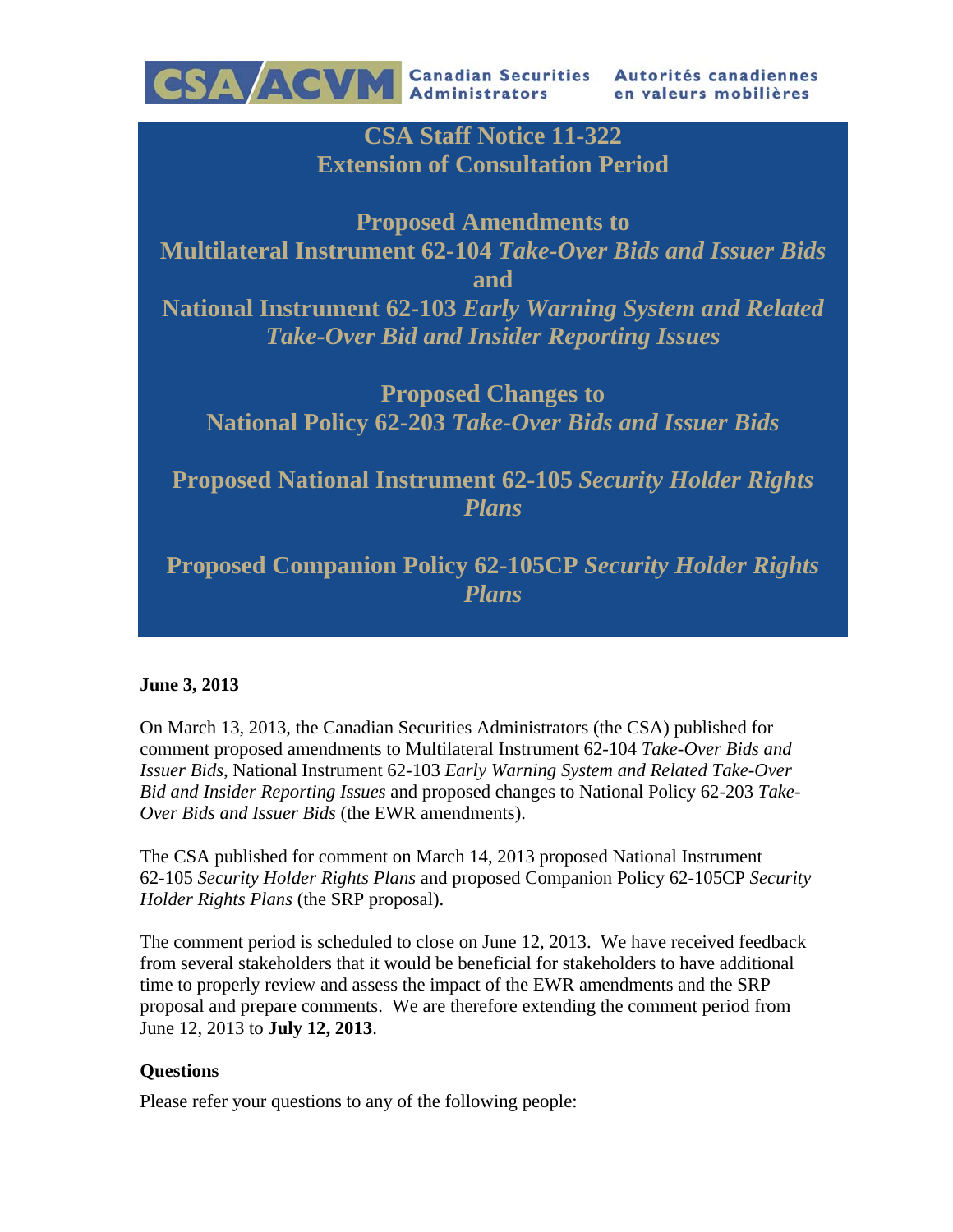Rosetta Gagliardi Senior Policy Advisor Autorité des marchés financiers 514-395-0337 ext. 4462 rosetta.gagliardi@lautorite.qc.ca

Sandrine Tremblay Senior Securities Analyst Autorité des marchés financiers 514-395-0337 ext. 4425 Sandrine.tremblay@lautorite.qc.ca

Gordon Smith Senior Legal Counsel, Corporate Finance British Columbia Securities Commission (604) 899-6656 gsmith@bcsc.bc.ca

Leslie Rose Senior Legal Counsel, Corporate Finance British Columbia Securities Commission (604) 899-6654 lrose@bcsc.bc.ca

Tracy Clark Legal Counsel, Corporate Finance Alberta Securities Commission (403) 355-4424 Tracy.clark@asc.ca

Ashlyn D'Aoust Legal Counsel, Corporate Finance Alberta Securities Commission (403) 355-4347 Ashlyn.daoust@asc.ca

Sonne Udemgba Deputy Director, Legal, Securities Division Financial and Consumer Affairs Authority of Saskatchewan (306) 787-5879 Sonne.udemgba@gov.sk.ca

Chris Besko Legal Counsel – Deputy Director The Manitoba Securities Commission (204) 945-2561